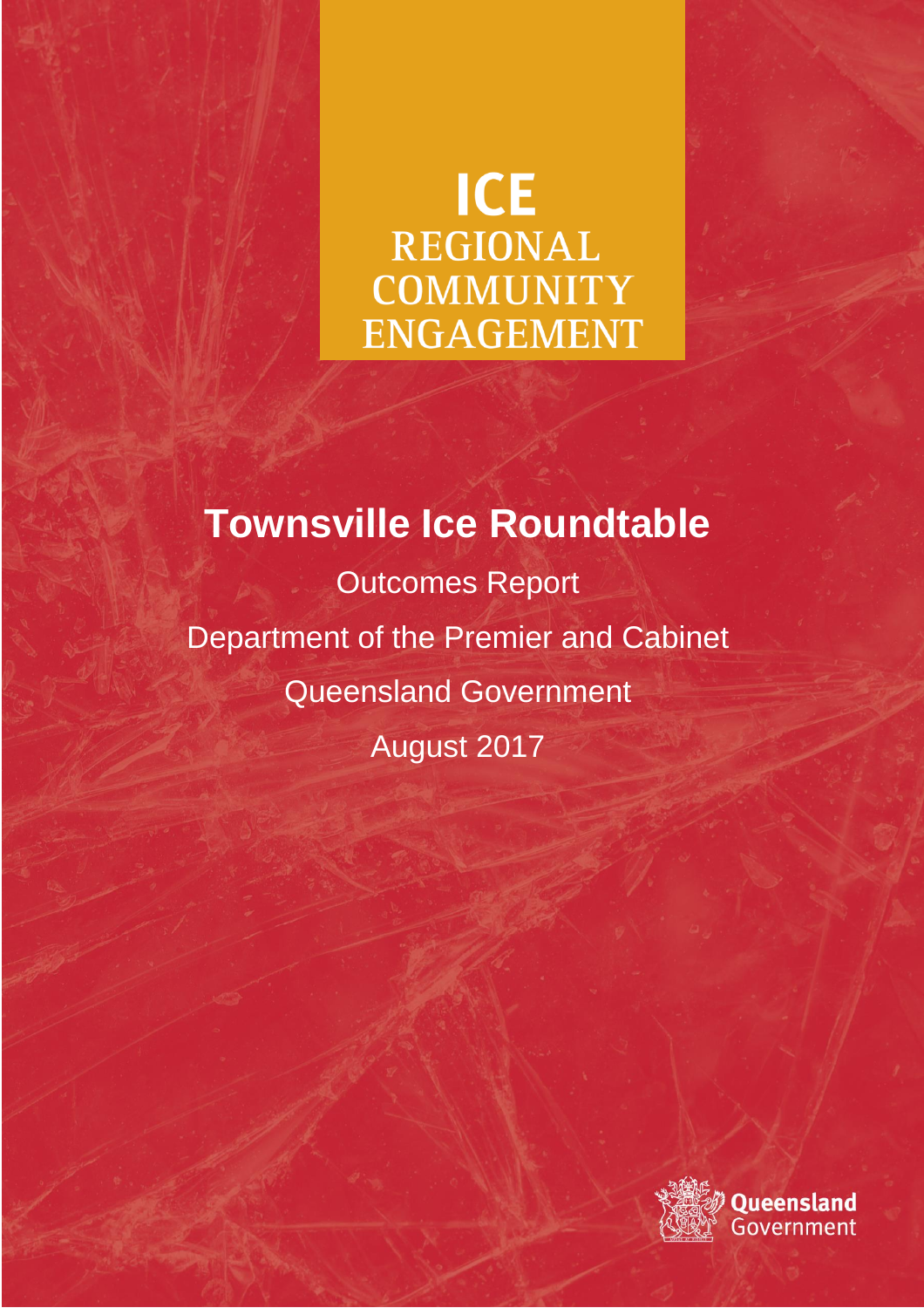## Introduction

On 17 May 2017, the Queensland Premier and Minister for the Arts, the Honourable Annastacia Palaszczuk MP, hosted the Townsville Ice Roundtable. The purpose of the roundtable was to gain a better understanding of the impact of crystal methamphetamine (ice) in the region, and identify issues and solutions to improve Government responses. The Townsville Ice Roundtable was the first in a series of regional roundtables to be held across the State.

This roundtable followed the Ice Regional Community Engagement Summit, held in Rockhampton on 27 April 2017. The summit brought together more than 150 delegates from across regional Queensland to seek their views on the impacts of ice in regional, rural and remote areas of Queensland.

Feedback and ideas from the summit and regional roundtables will inform the finalisation of *[Action on ice](https://www.premiers.qld.gov.au/assets/action-on-ice.pdf)* – the Government's draft plan to tackle ice use in Queensland.

As a result of this community consultation, the Government has announced an interim response to address the immediate needs of families and communities across the State. As part of the 2017–18 Queensland Budget, an additional \$18 million will be contributed to *Action on Ice* with measures to increase awareness, support families and better equip our frontline service providers to respond to ice use and harms in Queensland.

This is an addition to the Government's investment of \$43 million over five years under *Connecting Care to Recovery 2016-2021* to increase specialist alcohol and other drug services and \$6 million to establish new and enhance existing Drug and Alcohol Brief Intervention Teams and additional specialist alcohol and other drug treatment clinicians across six Hospital and Health Services.

The draft plan informs Queenslanders about ice and its impacts on the individual, families, frontline service providers and the community. It places ice within the broader context of responding to alcohol and other drugs and has a focus on:

- reducing supply, primarily through law enforcement activity
- reducing demand, through prevention, early intervention and treatment, and
- minimising harm, through specialised programs, services and initiatives.

The Townsville Ice Roundtable, the Rockhampton Ice Summit and the other regional roundtables are part of a broad community engagement process to understand specific community needs, particularly in regional and rural Queensland. Written comments are also sought on the draft plan until 31 October 2017, which can be accessed at [www.getinvolved.qld.gov.au.](http://www.getinvolved.qld.gov.au/) The Government anticipates the *Action on ice* draft plan will be finalised later this year.

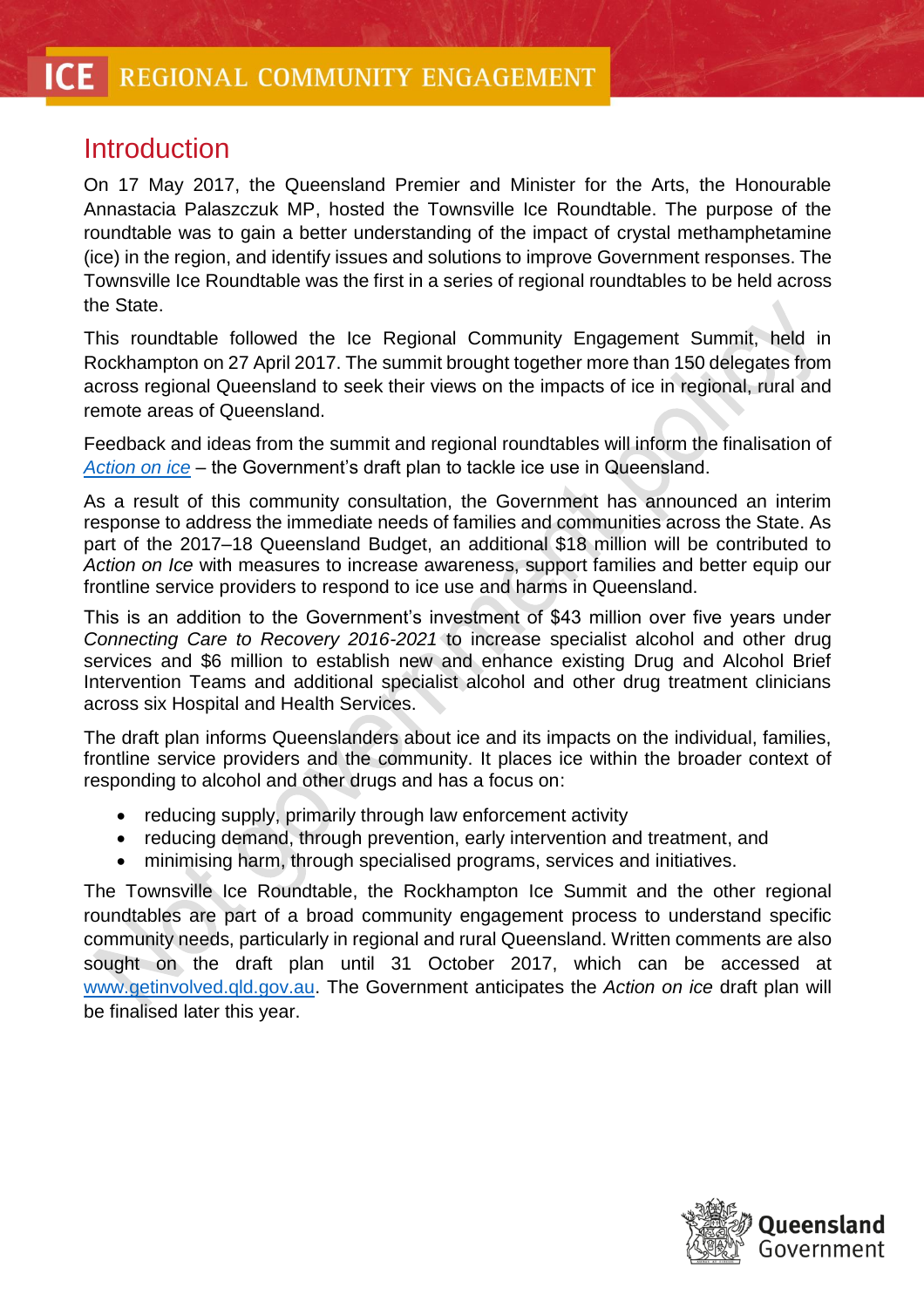## Roundtable overview

The Honourable Coralee O'Rourke MP, Minister for Disability Services, Minister for Seniors and Minister Assisting the Premier on North Queensland, welcomed participants to the Townsville Ice Roundtable, identifying ice as an issue of major concern in the Townsville community.

Minister O'Rourke reiterated the importance of the roundtable being hosted in Townsville and encouraged the participants to develop workable, effective community-led solutions.

The Premier formally opened the roundtable and acknowledged that the issue of ice needed to come out from behind closed doors. The Premier recognised that ice was having a significant impact on our communities, particularly those in rural and regional Queensland.

Approximately 45 people from the local Townsville community attended the roundtable, representing frontline emergency service workers, health professionals, policy officers, community members and family members with lived experience of ice and other substance misuse. Stakeholders worked together through small group sessions to identify potential solutions to respond to issues associated with ice in the Townsville region.

Local members Scott Stewart MP, Member for Townsville, and Aaron Harper MP, Member for Thuringowa, provided their insights into how ice was impacting their local community. Aaron Harper MP highlighted the need to develop local solutions for local problems, while Scott Stewart MP thanked participants for their contribution to shape strategies to address ice and encouraged community members to share their views on the Government's draft plan, *Action on ice.*

*'This requires a whole-of-community response – the input from a range of people here today across the depth and breadth of the Townsville community has enabled us to identify a number of strategies relevant to our community'* Scott Stewart MP

#### Guest speaker

Cameron Francis, Principal Consultant at Dovetail, Queensland Health provided information about ice and its impacts including:

- as the level of purity in methamphetamine increases (such as in ice) the adverse impact on people who use can be exacerbated, including the risk of experiencing psychosis
- because ice is often smoked, it can be easier to initiate use, and ice use is also highly reinforcing,
- traditional treatment approaches are effective but treatment service models need to be flexible to meet the specific needs of people who use ice, such as longer periods of withdrawal and recovery.

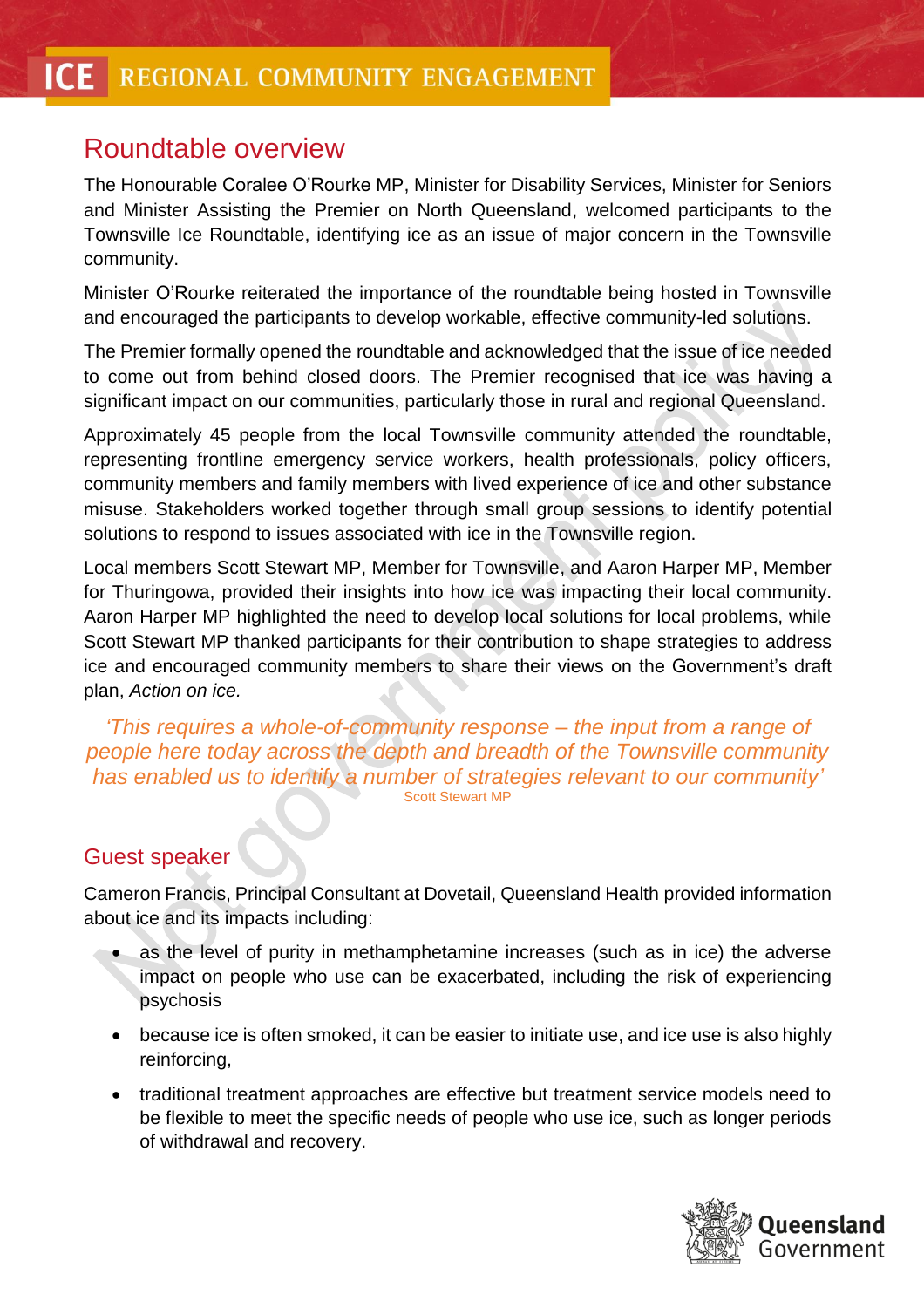#### Themed discussions

Following the context setting provided by Cameron Francis, participants were then broken into five smaller groups as outlined below:

- **Health perspectives: Prevention and Early Intervention** facilitated by Ms Helen Taylor, Acting Director, Mental Health Alcohol and Other Drugs Branch, Queensland **Health**
- **Health perspectives: Treatment for people who use ice** facilitated by Ms Cassie Davis, Psychologist, Dovetail, Queensland Health
- **Supporting Indigenous Communities** facilitated by Ms Sandra Crosato-Matters, Manager, Townsville Service Centre, Department of Aboriginal and Torres Strait Islander Partnerships
- **Supporting Families and Communities** facilitated by Ms Sandra Moore, Regional Executive Director, Department of Communities, Child Safety and Disability Services
- **Criminal Justice Responses** facilitated by Inspector Rhys Wildman, Manager, Drug and Alcohol Coordination Unit, Queensland Police Service

Before the discussions commenced, participants were asked to share how they contributed to the collective effort to respond to ice use and harms in Queensland. During the sessions, acknowledging the range of experience and perspectives of roundtable participants, meaningful dialogue was facilitated between government and non-government service providers and those with lived experience of substance misuse, to identify key issues and brainstorm possible practical solutions relevant to their themed area.

From these discussions, the key issues that were identified across each of the groups included:

- impact of stigma associated with ice use
- limited flexible treatment options available
- impact on families and communities
- effect of organised crime in the ice market.

A number of potential solutions to address the issues were identified by the themed groups. Groups were encouraged to identify their top solutions.

The top solutions from the **Health perspectives – Prevention and Early Intervention** discussion were:

- public health information awareness campaign focused on ice and alcohol and other drugs supported by targeted strategies to support workforces and priority population groups
- enhanced integration of services across the treatment spectrum.

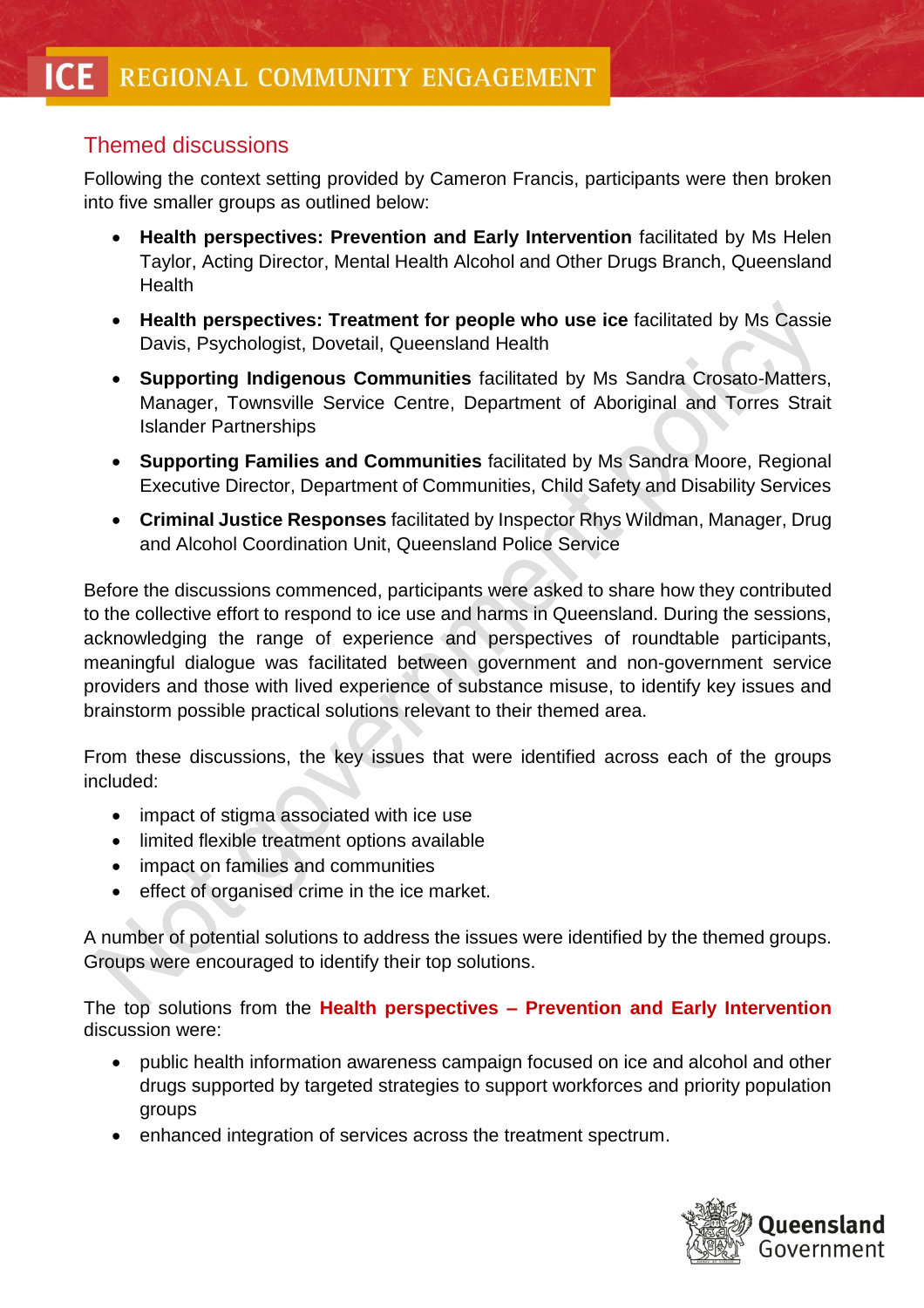The top solutions from the **Health perspectives – Treatment for people who use ice** discussion were:

- specialist alcohol and other drug education and training for General Practitioners to assist with early intervention and referral to specialist treatment
- targeted residential facilities for women and children; and review of residential rehabilitation funding models
- lowering the threshold of child safety interventions to decrease long term impact on children exposed to domestic violence, substance misuse and neglect.

The top solutions from the **Supporting Indigenous Communities** discussion were:

- an Aboriginal and Torres Strait Islander youth forum to discuss issues impacting Indigenous young people, including ice
- high-profile role modelling activities, for example, a local Townsville sportsperson
- flexible and culturally appropriate rehabilitation treatment options.

The top solutions from **Supporting Families and Communities** discussion were:

- community-led action group, which includes representatives from the community, government and non-government sectors, that aims to develop tools and strategies to reduce the harms associated with ice use in the community – a similar approach to the Geelong Initiative
- increased access to withdrawal management and rehabilitation in regional and remote Queensland supported by a telephone hotline number to connect families to support, information and training
- legislation that mandates treatment/detox similar to the Victorian Severe Substance Dependence Treatment Act (that does involve detention/treatment under mental health legislation).

The top solutions from **Criminal Justice Responses** were:

- early education exploring the possibility of intelligence-led education programs across the state, targeting at risk areas by utiltising the analysis from the waste water report. Education needs to start earlier than high school given anecdotal evidence that children as young as 10 are using
- additional focus on flexible treatment options the reinstatement of the Drug Court was supported as a way to ensure this. However, interventions are also needed to address the importance of support for people post detox/rehabilitation
- greater emphasis on addressing organised crime's involvement in the illicit market for ice – targeting state, national and international organised crime syndicates. Strategies needed to include illicit markets for all drugs not just methamphetamine, noting some other drugs were sold to pay for methamphetamine stock.

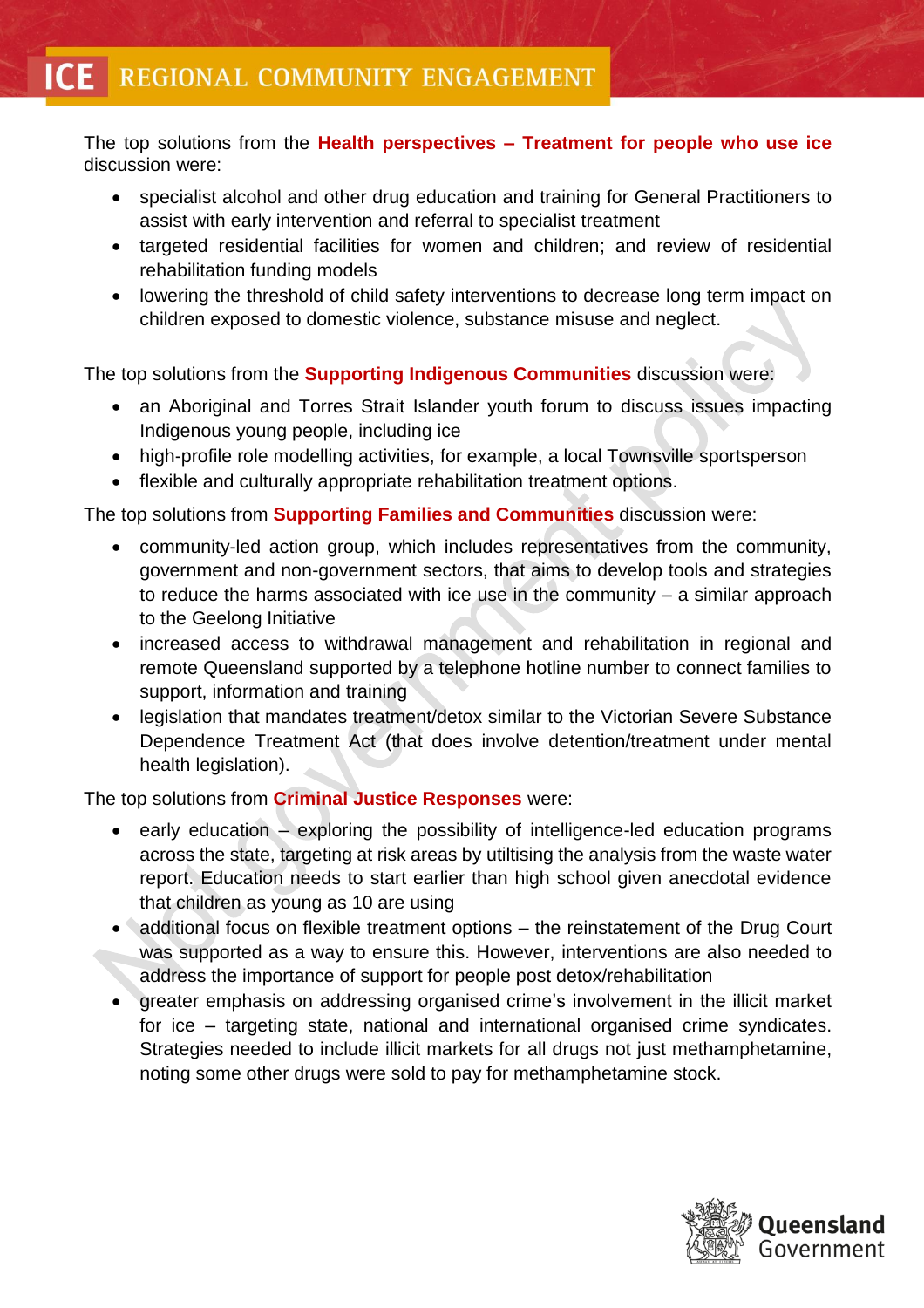Following the report back to the plenary on the solutions identified, participants were able to vote on their top priorities. The solutions that received the most support across all of the groups were:

- increased access to treatment services, particularly withdrawal management and rehabilitation, with a focus on flexible and culturally appropriate services and services for families
- information and awareness through education programs in schools and targeted population campaigns.

#### *'We want to see our solutions become a reality and to be able to provide support to the families impacted by ice'* Townsville community member

#### Lived experience session

Following the roundtable discussion, the Premier hosted a private closed session with participants with lived experience of substance misuse, including ice, from the Townsville region. The courage and bravery of those with a lived experience was evident as they shared their stories with the Premier. Attendees not only shared their stories but also identified a number of solutions to address the impact of ice in the Townsville region community.

### Conclusion

The Townsville Ice Roundtable enabled the engagement of representatives from the community and across service sectors to further consider and understand the impact that ice is having on the local community. Participants were able to provide their views on how to better implement current initiatives in the Townsville region, as well as identifying additional initiatives to ensure effective local responses. Together, participants identified a range of potentially workable, effective, community-led solutions that could assist the Townsville community to respond to use and harms of ice.

This Townsville Ice Roundtable is part of a series of community consultations across Queensland. Before finalising *Action on ice* later this year, the Government will continue to seek feedback from other communities across Queensland.

The feedback received has confirmed the view that there is no 'one size fits all' approach to addressing the impacts of ice in Queensland. Stakeholders also confirmed that governments cannot address these issues on their own, and that responding effectively to ice use and harms requires the integrated and combined efforts of many agencies across communities including service providers, community groups, workplaces, families and individuals.